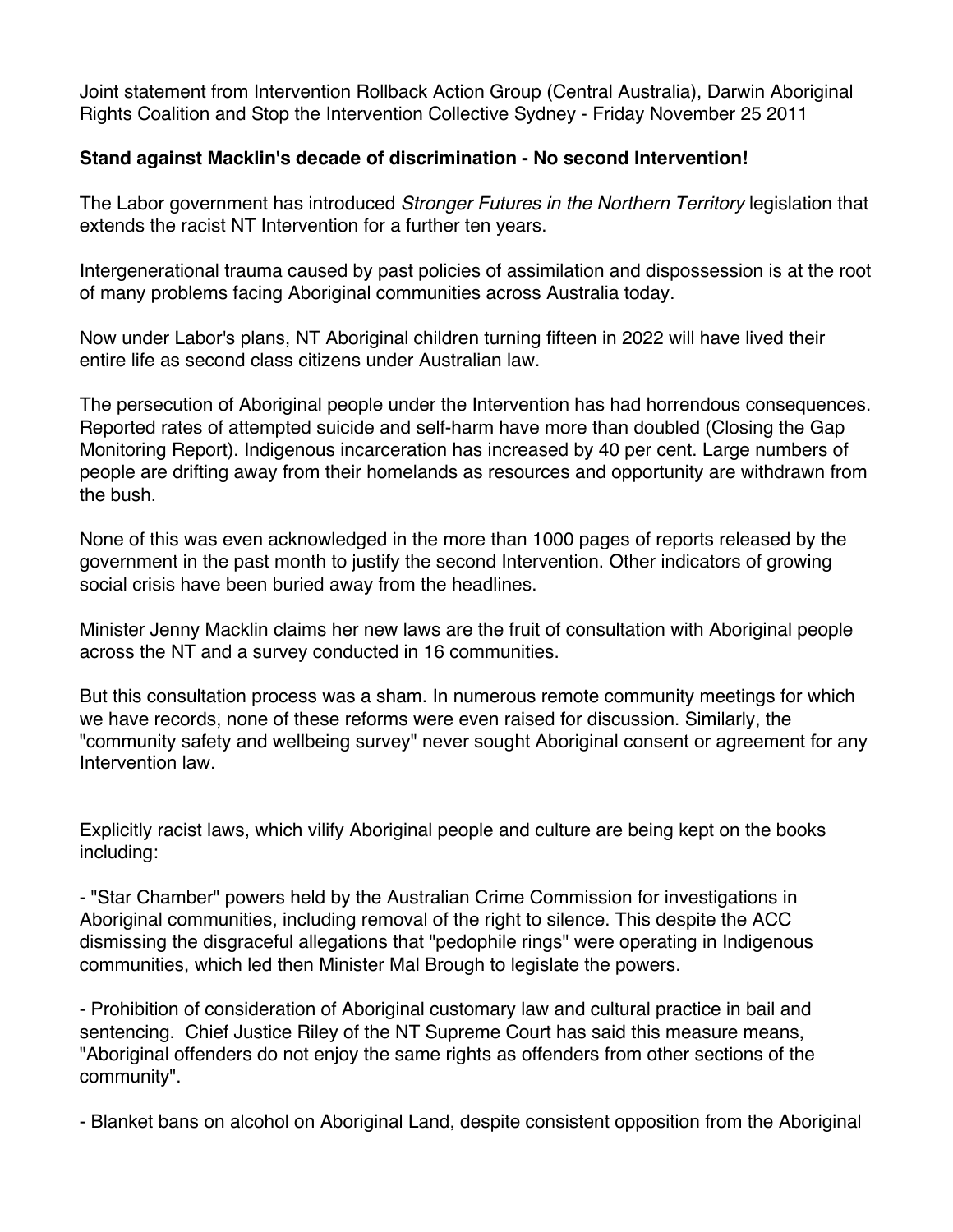Peak Organisations of the NT (APO NT) who have said, "The decision regarding alcohol restrictions should be for relevant residents to make… The principal effect of these widely flouted laws has been to further criminalise and alienate many residents".

- Blanket bans on "sexually explicit or very violent material" on Aboriginal Land. These restrictions serve no purpose other than the perverse stigmatisation of Aboriginal men.

- Continued suspension of the operations of the permit system in Aboriginal townships, again in direct contradiction of APO NT who said, "communities on Aboriginal Land feel as though they have lost control… the flow on effects are overwhelmingly seen as negative and counterproductive to community safety".

Both the Human Rights Commission and visiting UN representatives have consistently rejected the characterisation of these measures as "special measures" under the *Racial Discrimination Act.*

Proposed amendments to the *Social Security Act* will see further attacks on the rights of Centrelink recipients. These measures will initially be targeted at NT Aboriginal peoples, but have implications for all poor and marginalised communities across Australia.

- An expansion of the School Enrolment and Attendance Measure (SEAM) means chronic school attendance problems could see families cut off certain Centrelink payments entirely.

- Staff from nominated government agencies will have the power to summarily order people onto Income Management in the same way that Child Protection agencies currently do.

- Staff from nominated government agencies will be able to pass on information about clients to Centrelink, even if doing so contravenes State or Territory law.

- Income Management will follow you even if you move out of an Income Management area.

Many Aboriginal leaders used consultation meetings to protest against racist control measures and demand jobs, resources, community control over development and respect for Aboriginal culture, law and land rights.

7 of the 12 communities being targeted by the SEAM expansion operated bilingual programs, before they were shut down in 2008. Demand for the re-instatement of bilingual education was clear across the consultations.

The *Stronger Futures* jobs package is an insult. 50 new ranger positions and 100 "traineeships" will not compensate for the more than 2000 remaining waged CDEP positions the government will cut next April, the final nail in the coffin of a vibrant program which was the lifeblood of many communities, employing upwards of 7500 people before the NTER.

The government's commitment of public sector work for Aboriginal people completing year 12 will only apply to designated "growth towns". Similarly, there has been no lifting of a moratorium on new housing outside the "growth towns" despite desperate, ongoing need. The government's